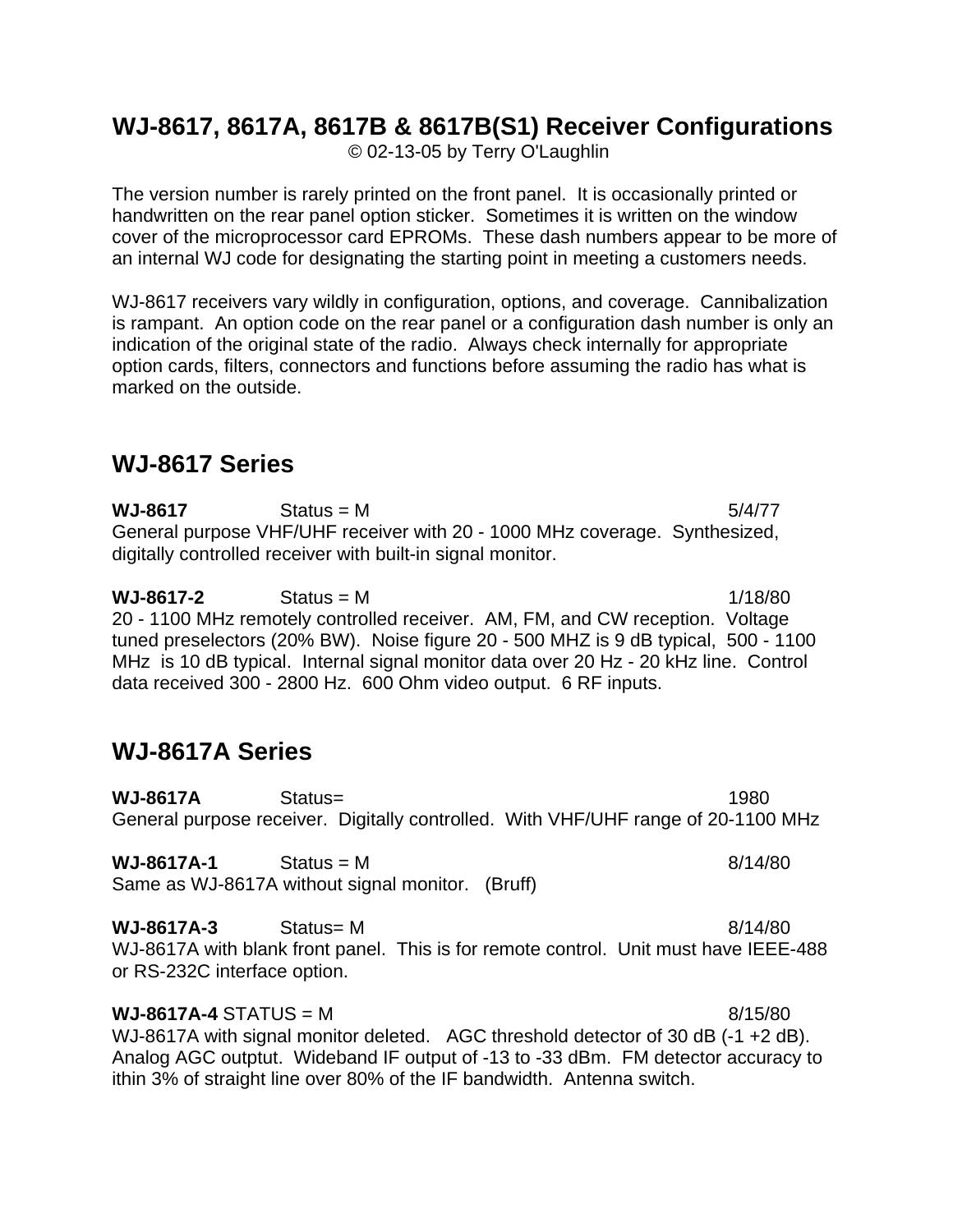# **WJ-8617B Series**

**WJ-8617B** Status= 11/2/83 Frequency range 20 - 500 MHz (1100 MHz with FE option) Fully synthesized. 100 Hz tuning resolution. Sythesizer settling time 3 mS. AM, FM, CW & PULSE detection modes (SSB, LOG optional). LOG/LIN signal monitor. Low RFI design meets MIL-STD-461A. Five selectable IF bandwidths (many available options). Modular construction. Built for low mean time to repair (MTTR).

**WJ-8617B-1** Status = M 4/82 For customer \*\*\*\*\*. Modified WJ-827B for TCAS. Contains software changes that modify operation of dwell control and adds capability of manual logging and operating a real-time clock. Unique front panel. Software version must be less than v2.2. See file for list of options installed as standard.

### **WJ-8617B-2** Status = M 3/26/82

Fast acquisition receiver. Designed to scan 1 MHz increments with settings: step size = 1 MHz; dwell = 0. Front panel will be blank. DRD display may not use entire SDU screen. Non-MHz digits in the memory channels will be ignored. Scan time will be 50 mS. See file for complete details.

## **WJ-8617B-3** Status=

Same WJ-8617B except 794190-1 front panel display and controls sub-assembly replaced with WJ-8617B-3FP front panel. WJ-8617B-3FP contains on/off switch, power indicator, phone jack, and audio level control. Radio to be remote controlled from external device via IEEE-488 remote interface.

# **WJ-8617B-4** Status= 4/82

Modified WJ-8617B with IF bandwidths of 10, 20, 50, and 100 KHz. "B" version Karakal receiver with NRT. Special designation for scan, step, lock out, etc. Options included: EM, DRD, IEEE-488, LOC, H/O, and M/S.

# **WJ-8617B-5** Status= 3/1/83

The units are being developed for the TRQ-32 program. Special functions are: 1) 150 Hz recognition - with 150 Hz, without 150 Hz, and all signals. 2) Bandwidth output data - remote indication of active bandwidth. 3) Low frequency extension 0.5 - 20 MHz. 4) IF bandwidth of 3.2 kHz. (Bruff/Deeb)

# **WJ-8617B-5** Rev. 1: 1/89

Updates standard equipment included in WJ-8617B-5 unit. Signal monitor, Digital refreshed display, Single sideband, IEEE-488 interface bus. IF BWs for WJ-8617B-5, IF amplifiers for 3.2 KHz, 10 KHz, and 50 KHz, FM demodulators for 3.2 KHz, 10 KHz, and 50 KHz.

 $WJ-8617B-6$  Status = p 4/29/83 This is a contract item for \*\*\*\*\* Associates. Options installed: 488, SSB. IF BWs: 10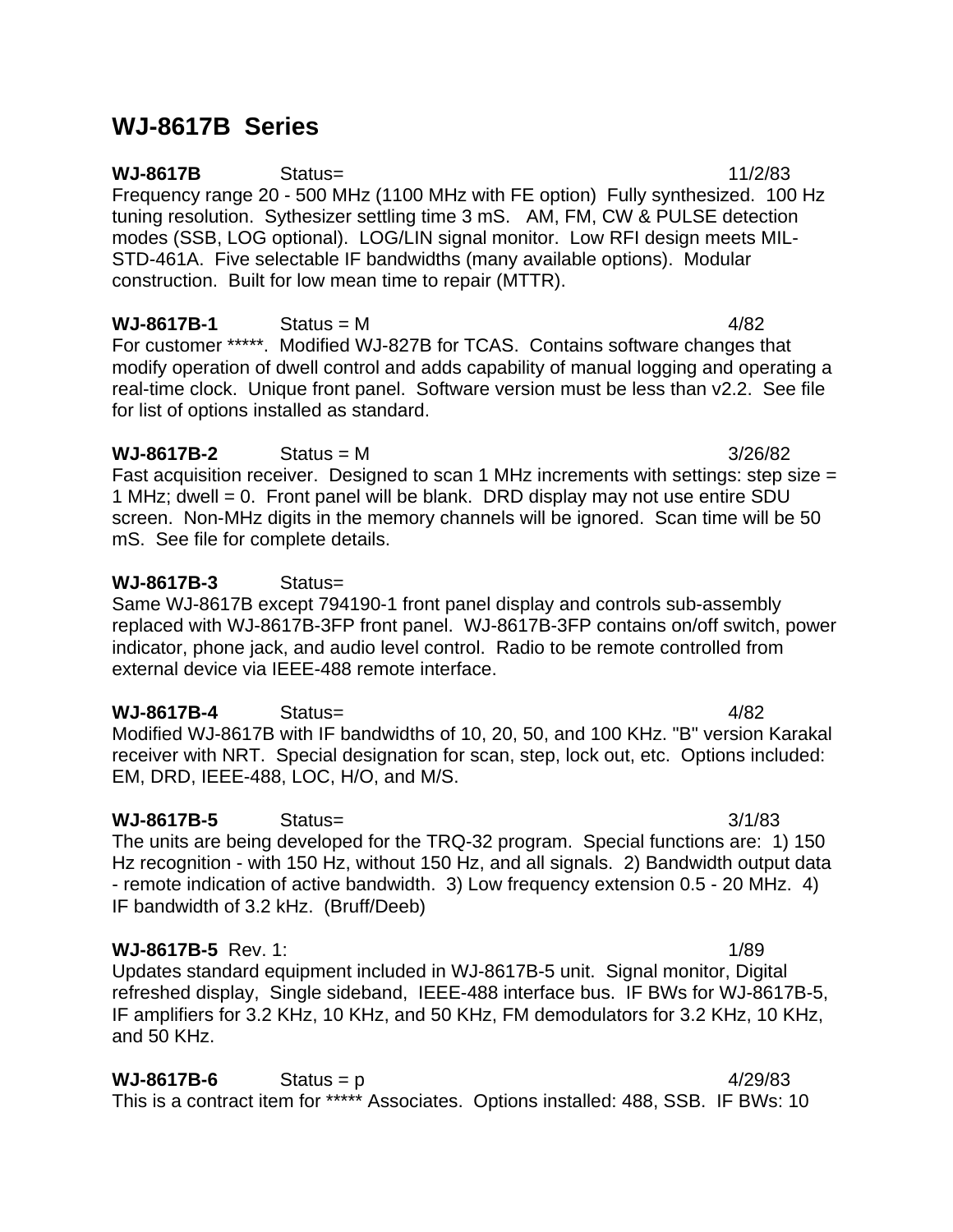KHz, 25 KHz. see file for special requirements installed.

 $WJ-8617B-7$  Status = M  $5/13/83$ \*\*\*\*\* Associates unit. Options installed: 488, SSB. IF BWs: 10 KHz, 25 KHz. See file for special requirements installed.

### **WJ-8617B-8** Status=

Feldspar receiver. Front panel light green. Tuning range of 10 KHz-500 MHz (VLF converter option). Video output level control on front panel with DAV and concentric audio control for front and rear panel output level. WBO option, but with 10.7 MHz center frequency (BW at least 8 MHz). AM detector dynamic range of 45dB minimum. With IF BW not greater than 50 KHz. Frequency offset can be entered via front panel or IEEE-488 bus. Disabled AGC ahead of SM. Positive video output. IF BW options not less than 300 KHz limited to the following (in KHz): 300, 400, 500, 600, 800, 1000, 1200, 1600, 2000, 3200, 4000.

#### **WJ-8617B-8** Rev 2:

EM option required.

#### **WJ-8617B-8** Rev 3:

SSB option supported.

**WJ-8617B-9** Status= 8/84 Similar to WJ-8617B except has different standard features: RS-232 remote interface; real-time clock; 1st and 2nd LO outputs are provided. FE LO output provided when installed. Type 796233-4 audio/video COR board replaces standard audio/video COR board. Three-step AFC feature replaces the the standard AFC. Software modified to function with WJ-8976 DF processor. Options supported: TUN, MS, FE, SSB, SM, LOGV, HFE, LFE, RTC. Consult engineering on options: VLF, 10IF, RLOG, BITE, VBFO, PKC, DRD, PSM, WBO, ASO, NRT, DFC, IFBW, 10MHZ, PRE, TPC.

**WJ-8617B-9** Rev. 1 9/12/86

Differences not known.

**WJ-8617B-10** Status= 11/83 Same as WJ-8617B except: Special "dump" front panel with dump memory channel, load memory channel, and clear memory channel. Storage allocations fixed: channels 0-47 for step and scan frequencies; channles 48-63 for sweep scan frequencies; and channels 64-95 for lockout frequencies.

**WJ-8617B-11** Status= 11/83 Same as WJ-8617B except special synthesizer of 5, 110, and 30 ms settling times. Optimized control software for receiver processor steps and scans and dwell periods. Wideband IF and mode query.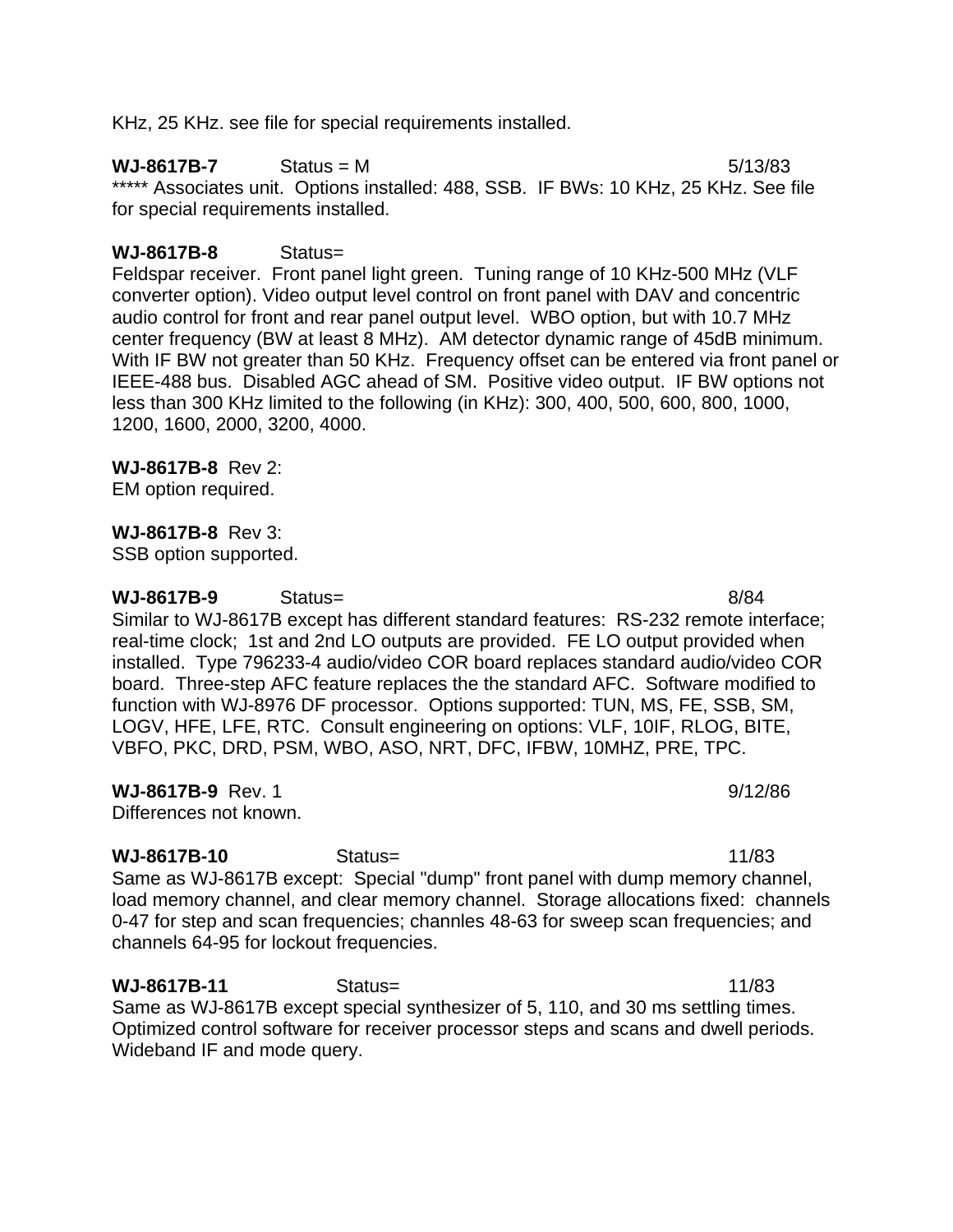**WJ-8617B-12** Status= 3/5/84 (Configuration 5, DF box). Software modifications: 1) Combine box special software (WJ-8617B-10) and utilize LO master/slave (WJ-8617B-6); 2) Support fully functional front panel and SM, LOC, CUR, 488, 10, 20, 50 mS. Hardware modifications: 1) Rear panel identical to WJ-8617B-6. No front panel bezel change; 2) Add LO modules. See type number card.

**WJ-8617B-13** Status= 3/5/84 (Configuration 5, DF box). Software same as WJ-8617B-12. Hardware reconfigured as follows: 1) remove A3A8 through A3A21 modules; A4A1 through A4A6 modules; A4 motherboard. Uses 8617B-3 front panel. New nameplate. Create new mainframe plate and schematic. Add 488 option only. Add 2nd LO amplifier. See type number card.

**WJ-8617B-14** Status= 7/84 Similar to WJ-8617B with modified software to bias the display frequency with respect to the actual frequency. Units will have 10 IF BWs and buttons. New name plate. Generate CPL.

**WJ-8617B-15** Status= 9/84 Same as WJ-8617B except that the IF output on the rear panel is provided through a BNC rather than a TNC connector.

**WJ-8617B-16** Status= 10/84 WJ-8617B modified to provide noise figure of less than 6 dB. Decade tuning (TUN) and10 IF bandwidths standard. Designed for narrowband tempest testing.

# **WJ-8617B(S1) Series**

**WJ-8617B(S1)** Status= 4/85 New microproccesor card uses MC6809 processor. Not backward compatible with old units. Most options supported in microprocessor board ROMs rather than on option card ROMs (latest major software upgrades).

**WJ-8617B(SI)-3** Status= 6/25/85 Sames as the WJ-8617B-3 except has new microprocessor board (WJ type 796353-2) installed. New board will improve RS-232 interface and communication.

**WJ-8617B-17** Status= 10/84 Same as WJ-8617B(S1) but with low noise amplifier instead of antenna switch. Antenna 1 input is dedicated to 0.5 - 500 MHz and antenna 2 is dedicated to 500 - 1100 MHz input. The noise figure is typically 4 dB in VHF and 6 dB in UHF.

**WJ-8617B-17** Rev. 1 2/87 Differences not known.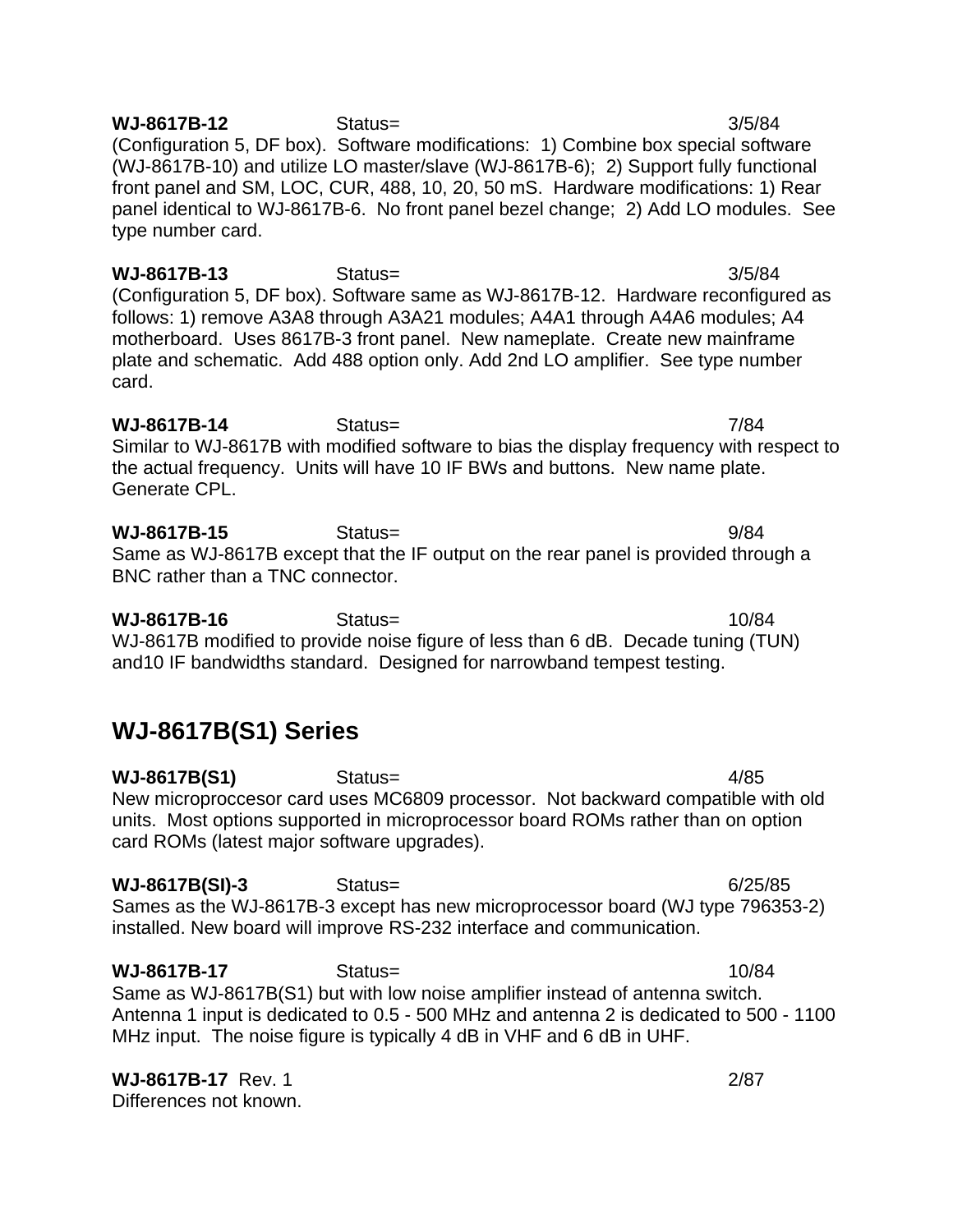**WJ-8617B-17** Rev. 2 1/89

Adds FE and SM as standard options.

### **WJ-8617B-18** Status=

Design per \*\*\*\*\* specifications (see file). Front panel with green LEDs. Tuning range of 10KHz-500MHz (VLF converter). Video output level control on front panel with DAV option and concentric audio control for front & rear panel output level. WBO, but with 10.7 MHz center frequency (BW at least 8 MHz). AM detector dynamic range of 45 dB minimum with IF BW not greater than 50 KHz. frequency offset can be entered via front panel or RS-232 interface. Disable AGC ahead of spectrum monito. Positive video. IF BWs not less than 300KHz limited to the following selections (KHZ): 300, 400, 500, 600, 800, 1000, 1200, 1600, 2000, 3200, 4000.

**WJ-8617B-18** Rev. 1

EM is required option

### **WJ-8617B-18** Rev. 2

SSB option is supported.

**WJ-8617B-19** Status= 6/25/85 Controls WJ-8617B(SI)-3 through RS-232 communication link in normal mode. Same as WJ-8617B in master/slave. Sends out tuned frequency, antenna select, RF/IF manual gain, and AGC. Slave receiver sends 21.4 MHz IF signal through port 2. In master/slave, AFC, STEP & SCAN are prohibited.

### **WJ-8617B-20** Status=

WJ-8617B with ELF option (0.01-500 MHz), 10 IF BWs with 10, 50, 300 & 500 KHz, 1, 2, 4, 6, 8 & 10 MHz IFs supplied (widest available10 MHz), and modified for external LO input of 4.4-5.4 MHz. Also includes: SM, 488, SCS, (for ESL) OA#300561.

**WJ-8617B-20** Rev. 1 2/3/86

To include video output impedance of 50 ohms nominal.

### **WJ-8617B-20** Rev. 2 12/29/86

Removes LFE and changes to ELF and delete minimum documentation.

### **WJ-8617B-20** Rev. 3 6/22/87

Changes 20-500 MHz frequency range to 0.01-500 MHz and makes FE unsupported. See type form for options.

# **WJ-8617B-20** Rev. 4

Changes LOGV to unsupported.

# **WJ-8617B-20** Rev.5

Adds information on optional IF BW cards and type numbers.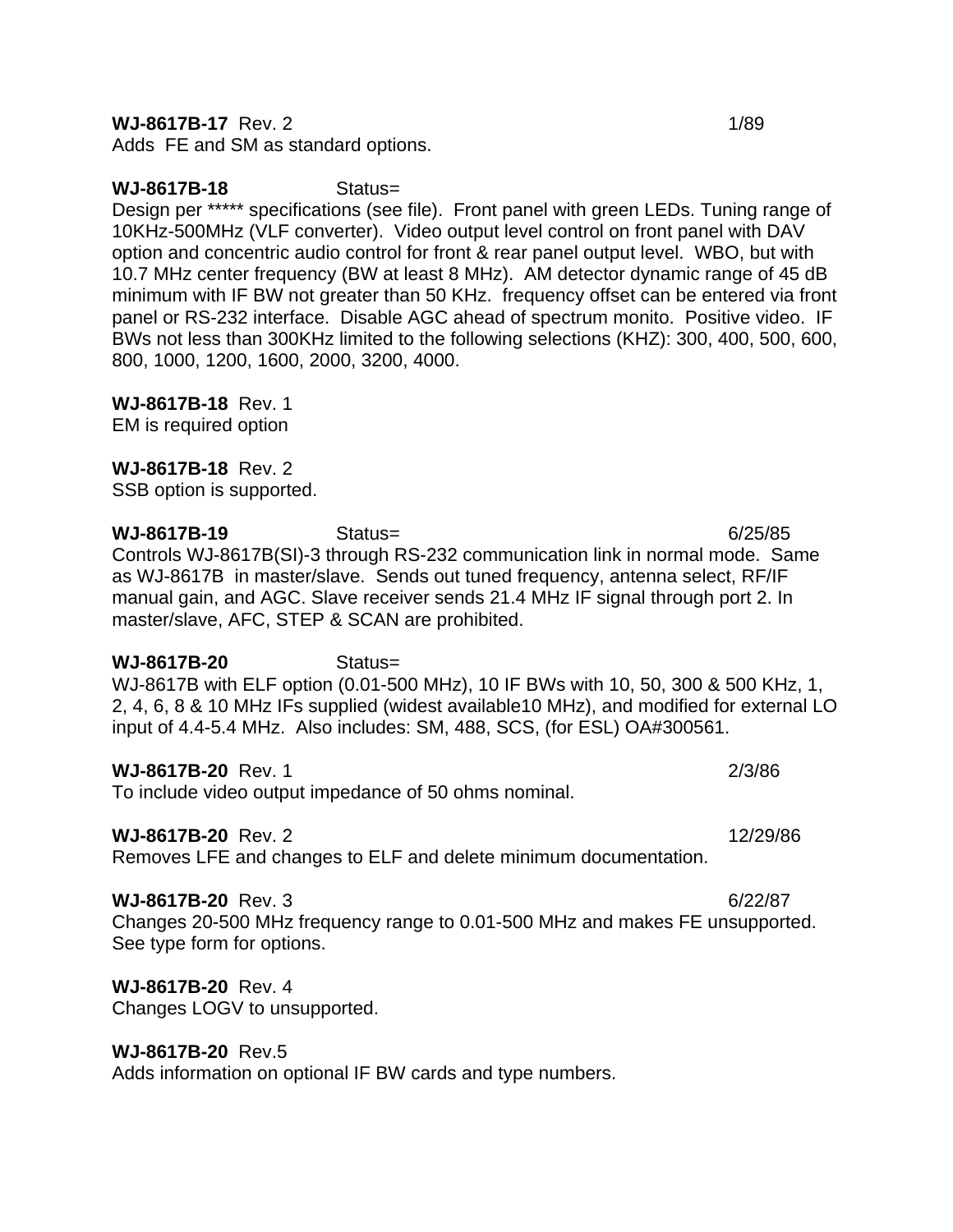**WJ-8617B-21** Status= 1/20/86 Has standard IEEE-488 remote interface and real-time clock. 1st & 2nd LO outputs are provided. FE LO output provided when installed. Type 796233-4 audio/video COR board replaces standard audio/video COR board. Three-step AFC feature replaces standard AFC. Software modified to function with WJ-8976/DFPA. For details see OA#300544. Options supported: TUN, MS, 10IF, RLOG, BITE, VBFO, PKC, DRD, 488, WBO, FE, SSB, SM, DFC, IFBW, LOGV, HFE, LFE, RTC, 10MHz SCS, FP, Consult engineering on: PSM, 232, ASO, NRT, TPC

**WJ-8617B-21** Rev. 4 3/87

Differences unknown

**WJ-8617B-22** Status= Project cancelled 8/1/86. Customer's requirement will allow him to use a standard WJ-8617B.

**WJ-8617B-23** Status= 11/86 Same as current WJ-8617B(S1) except modified to control WJ-9075 frequency extender. With WJ-9075 enabled, tuning above 1000 MHz is accomplished through the use of extender as a down converter for signals in the 1.0 - 4.5 GHz range. With extender disabled, receiver will function as a standard WJ-8617B(SI). Options supported: TUN, M/S, 10IF, RLOG, BITE, VBFO, PKC, DRD, PSM, 488, WBO, FE, SSB, SM, DFC, IFBW, HFE, LIFE, RTC, 10MHZ. Options excluded: VLF, NRT, PRE, TPC. Consult engineering on: LOGV, 232, ASO.

### **WJ-8617B-23** Rev. 1 3/88

Frequency readout option TUN is standard.

**WJ-8617B-24** Status= 12/29/86 Rev. 10/15/87 WJ-8617B with LFE & FE covers 10.5-1100 MHz, 10 IF BWs (widest is 10 MHz), Modified for external LO input of 4.4-5.4 MHz and to include video output with an impedance of 50 ohms nominal. BWs include 10K, 50K, 300K, 500K, 1 M, 2M, 4M, 6M, 8M, 10M. Supported options include: TUN, MS, 10IF, VBFO, PKC, 488, 232, WBO, FE, SSB, SM, IFBW, HFE, LFE, RTC, 10MHz.

### **WJ-8617B-24** Rev. 2

Changes frequency range to 0.5-1100 MHz.

### **WJ-8617B-24** Rev. 3

Adds optional IF BW cards and type numbers (see file for complete information).

**WJ-8617B-25** Status= 7/87 WJ-8617B receiver modified to operate with WJ-9073-2 tracking preselector. Installation of serial interface in option slot 5 or 6 precludes the use of certain options depending on which option slot is used. Consult engineering on the use of the following options: MS, RLOG, DAV, ASO, NRT, HFE, LFE. Options supported: TUN, 10IF, BITE, VBFO, PKC, DRD, PSM, 488, 232, WBO, FE, ISB, SSB, SM, DFC, IFBW, LOGV, RTC, 10MHZ,